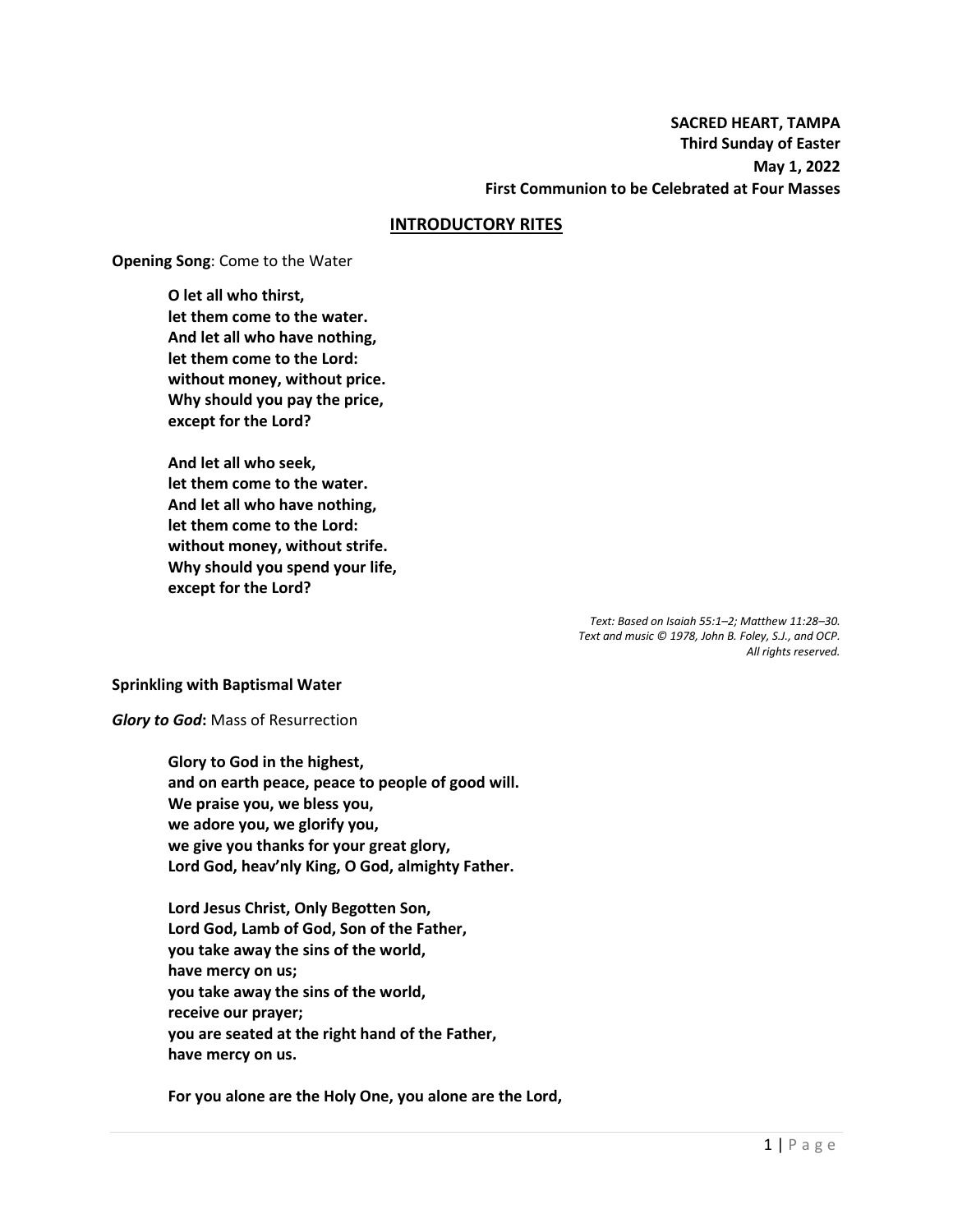**you alone are the Most High, Jesus Christ, with the Holy Spirit, in the glory, the glory of God the Father. Amen. Amen.**

*Dismissal of the Children***:** 9:00am Mass Only

**Word of God, renew your children, make them now your living sign. Recreate them for your purpose in this place and in this time.**

**Word of God, renew your people, make us now your living sign. Recreate us for your purpose in this place and in this time.**

## **LITURGY OF THE WORD**

**First Reading:** Acts 5:27-32, 40b-41

*Psalm 30: I will extol you, Lord*

**I will extol you, Lord, for you have raised me up.**

> *Text: Abbey Psalms & Canticles © 2010, 2018, USCCB Music © 2021, Philip Jakob*

**Second Reading:** Rev 5:11-14

*Gospel Greeting:* Easter Alleluia (Hurd)

**Gospel:** Jn 21:1-19 or 21:1-14

**Homily**

Profession of Faith: Apostles' Creed

**I believe in God, the Father almighty, Creator of heaven and earth, and in Jesus Christ, his only Son, our Lord,** *(All bow during the next two lines)* **who was conceived by the Holy Spirit, born of the Virgin Mary, suffered under Pontius Pilate, was crucified, died and was buried; he descended into hell; on the third day he rose again from the dead; he ascended into heaven, and is seated at the right hand of God the Father almighty;**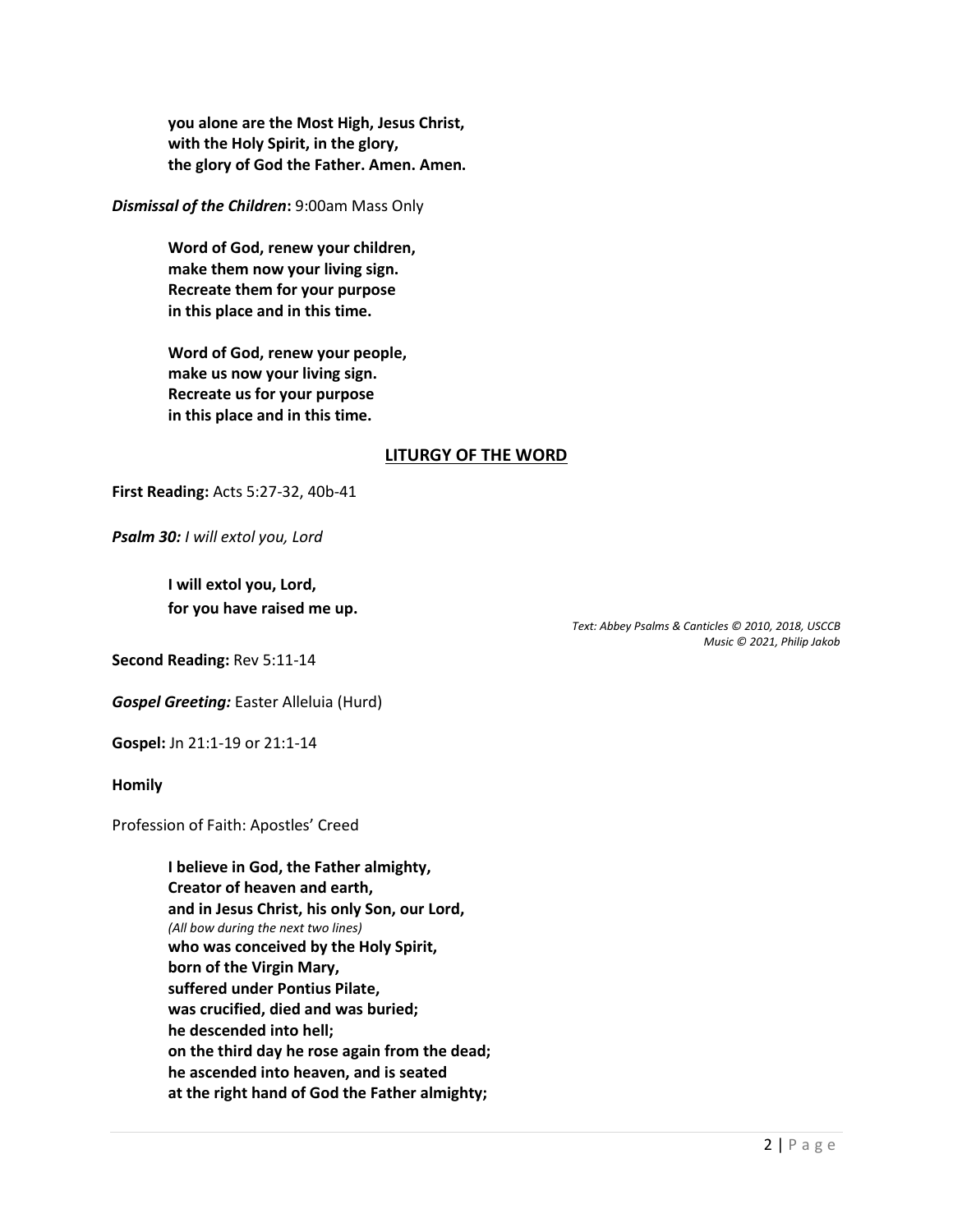**from there he will come to judge the living and the dead.**

**I believe in the Holy Spirit, the holy catholic Church, the communion of saints, the forgiveness of sins, the resurrection of the body, and life everlasting. Amen.**

### **LITURGY OF THE EUCHARIST**

*Preparation of Gifts & Altar*: You Hear the Lambs A-Crying

**You hear the lambs a-cryin', hear the lambs a-cryin' hear the lambs a-cryin; O Shepherd, feed my sheep.** 

**My savior spoke these words so sweet, O Shepherd, feed my sheep. Saying "Peter, if you love me, feed my sheep." O Shepherd, feed my sheep** 

**O Lord, my love you see and know; O Shepherd, feed my sheep. Then give me grace to love you more; O Shepherd, feed my sheep** 

**O wasn't it an awful shame? o shepherd, feed my sheep. He hung three days in mortal pain. O shepherd, feed my sheep**

*© 1996, Iona Community, GIA*

*Eucharistic Acclamations:* Mass of Resurrection (DeBruyn) Holy, Holy – We Proclaim – Amen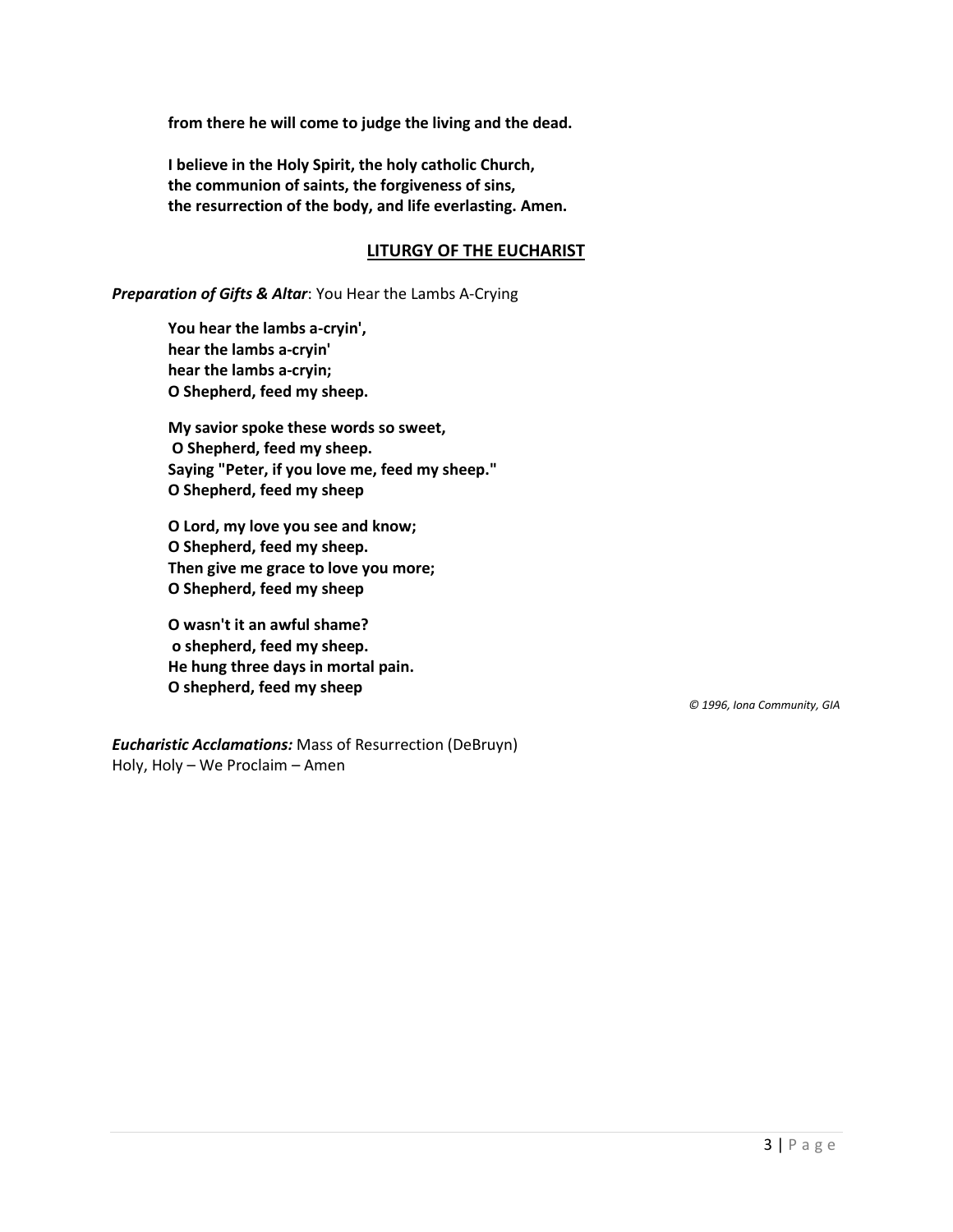### **COMMUNION RITE**

**Our Father**

*Lamb of God:* Mass of Resurrection (DeBruyn)

*Communion Song:* Jesus You Are the Bread for Us

*This weekend, and at each Mass, several of our children will be receiving Holy Communion for the first time. The Communion Song was especially composed with children in mind.*

**JESUS, YOU ARE BREAD FOR US. JESUS, YOU ARE LIFE FOR US. IN YOUR GIFT OF EUCHARIST WE FIND LOVE.**

When we feel we need a friend **you are there with us, Jesus. Thank you for the friend you are. Thank you for the love we share.**

**JESUS, YOU ARE BREAD FOR US. JESUS, YOU ARE LIFE FOR US. IN YOUR GIFT OF EUCHARIST WE FIND LOVE.**

When we feel that we need love **you are there with us, Jesus. Thank you for the friend you are. Thank you for the love we share.**

When we feel that things aren't fair **you are there with us, Jesus. Thank you for the friend you are. Thank you for the love we share**.

In communion we believe **you are there with us, Jesus. Thank you for the friend you are. Thank you for the love we share.**

Gathered in God's family **you are there with us, Jesus. Thank you for the friend you are. Thank you for the love we share**.

When we help our families